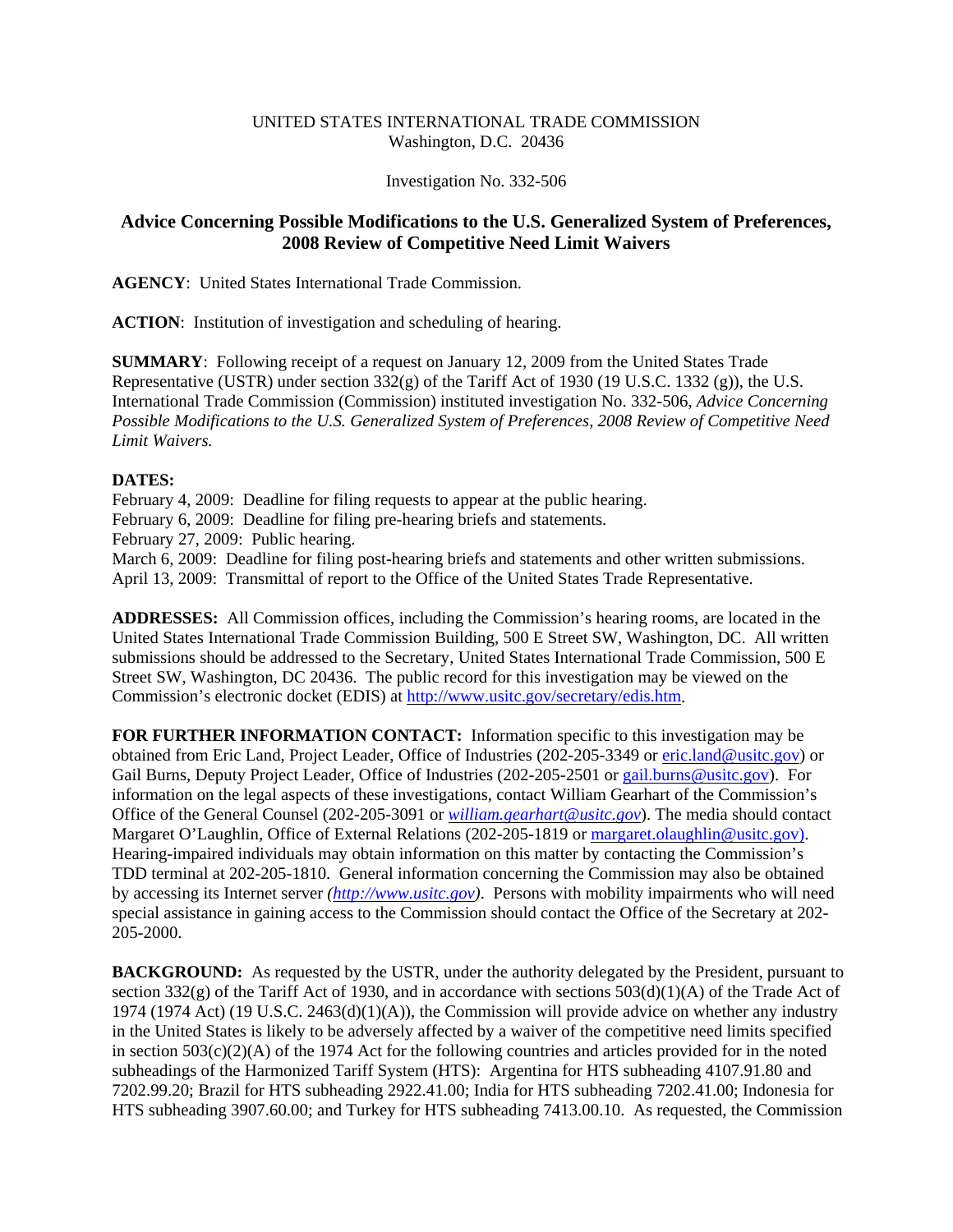will also provide advice in accordance with section  $503(c)(2)(E)$  of the 1974 Act with respect to whether like or directly competitive products were being produced in the United States on January 1, 1995. In addition, as requested, the Commission will provide advice as to the probable economic effect on total U.S. imports, and on consumers, of the petitioned waivers. As requested by the USTR, the Commission will use the dollar value limit of \$135,000,000 for purposes of section  $503(c)(2)(A)(i)(I)$  of the 1974 Act.

As requested by the USTR, the Commission will provide its advice by April 13, 2009. The USTR indicated that those sections of the Commission's report and related working papers that contain the Commission's advice will be classified as "confidential."

**PUBLIC HEARING:** A public hearing in connection with this investigation will be held at the U.S. International Trade Commission Building, 500 E Street SW, Washington, DC, beginning at 9:30 a.m. on February 27, 2009. Requests to appear at the public hearing should be filed with the Secretary no later than 5:15 p.m. February 4, 2009. Any pre-hearing briefs and other statements relating to the hearing should be filed with the Secretary not later than 5:15 p.m. February 6, 2009, and all post-hearing briefs and statements and any other written submissions should be filed with the Secretary not later than 5:15 p.m. March 6, 2009. All requests to appear and pre- and post-hearing briefs and statements must be filed in accordance with the requirements in the "Written Submissions" section below. In the event that, as of the close of business on February 4, 2009, no witnesses are scheduled to appear at the hearing, the hearing will be canceled. Persons interested in learning whether the hearing has been cancelled should call the Office of the Secretary after February 4, 2009, at 202-205-2000.

**WRITTEN SUBMISSIONS**: In lieu of or in addition to participating in the hearing, interested parties are invited to file written submissions concerning this investigation. All such submissions should be addressed to the Secretary and should be received not later than 5:15 p.m. March 6, 2009 (see earlier dates for filing requests to appear and for filing pre-hearing briefs and statements). All written submissions must conform with the provisions of section 201.8 of the Commission's *Rules of Practice and Procedure* (19 C.F.R. 201.8). Section 201.8 requires that a signed original (or a copy so designated) and fourteen (14) copies of each document be filed. In the event that confidential treatment of a document is requested, at least four (4) additional copies must be filed in which the confidential information must be deleted (see the following paragraph for further information regarding confidential business information). The Commission's rules authorize filing submissions with the Secretary by facsimile or electronic means only to the extent permitted by section 201.8 of the rules (see Handbook for Electronic Filing Procedures, *http://www.usitc.gov/secretary/fed\_reg\_notices/rules/documents/handbook\_on\_electronic\_filing.pdf*). Persons with questions regarding electronic filing should contact the Secretary (202-205-2000).

Any submissions that contain confidential business information must also conform with the requirements of section 201.6 of the *Commission's Rules of Practice and Procedure* (19 C.F.R. 201.6). Section 201.6 of the rules requires that the cover of the document and the individual pages be clearly marked as to whether they are the "confidential" or "non-confidential" version, and that the confidential business information be clearly identified by means of brackets. All written submissions, except for confidential business information, will be made available in the Office of the Secretary to the Commission for inspection by interested parties. The Commission may include some or all of the confidential business information submitted in the course of the investigation in the report it sends to the USTR.